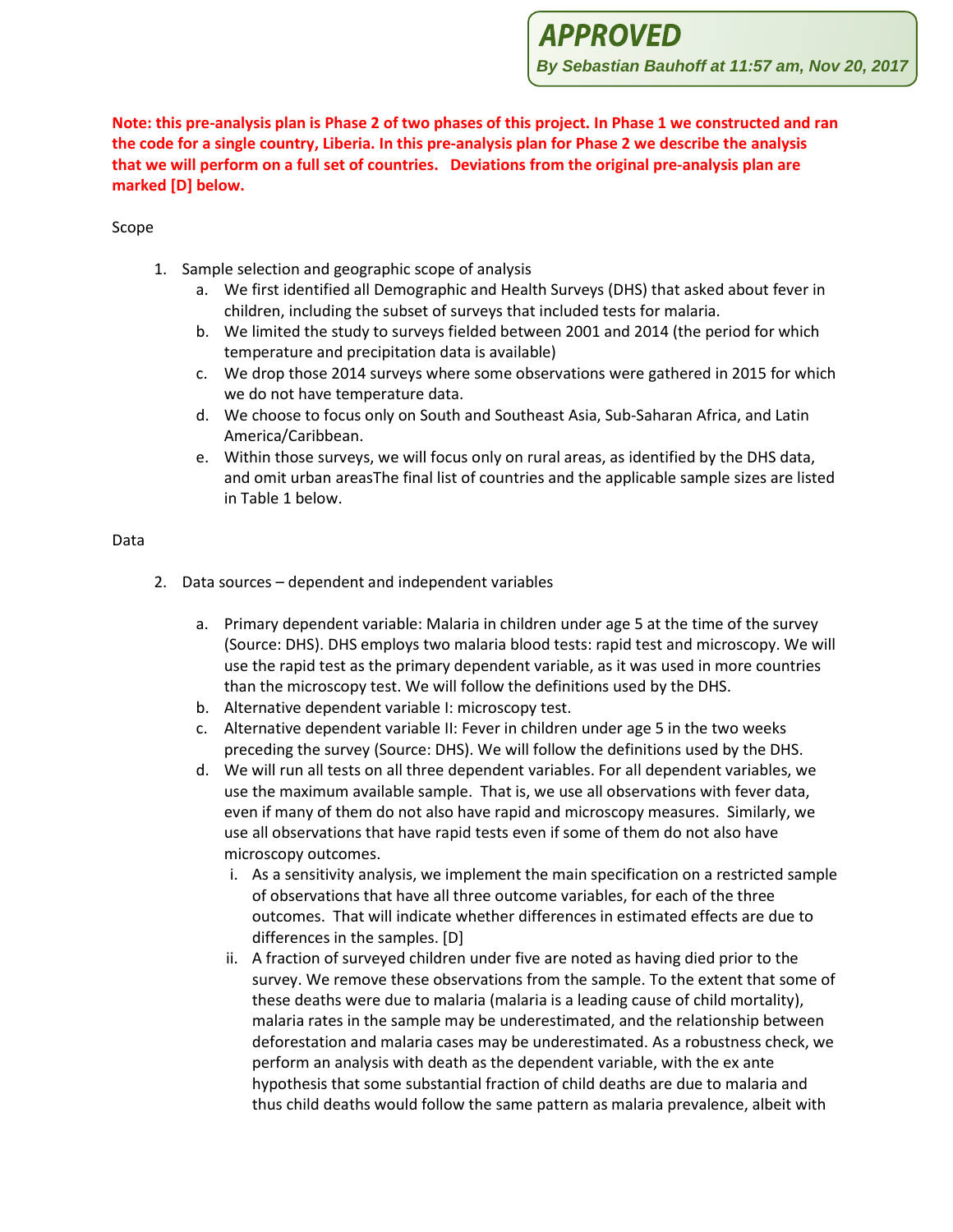the possibility for noise in cause of death to diminish the significance of the effect of forest variables. [D]

- e. Independent variables (treatment)
	- i. Deforestation during the year of the survey, as test of "land-cover change" hypothesis (Source: updated version of Busch and Engelmann 2015, who classified annual 30 m Landsat-derived tree-cover loss data (Hansen et al 2013/GFW) into forest or non-forest using a tree-cover threshold of 25% for 2001-2012, using same methods but adding 2013-2014).
	- ii. Forest cover, as test of "land-cover" hypothesis (Source: Busch and Engelmann 2015, who classified 30 m Landsat-derived tree-cover data (Hansen et al 2013) into forest or non-forest using a tree-cover threshold of 25%). Forest cover during the year of the survey is inferred by subtracting previous years' forest loss from forest cover in year 2000.
- f. Weights. We will use the sampling weights supplied by the DHS (see below for details).
- g. We discard observations with data missing from at least one field, so that summary statistics accord with the sample used in multivariate analyses.
	- i. In the case of dependent variables that were not collected for entire surveys; e.g. malaria rapid test or malaria lab test, we do not drop the observations from the sample.
- 3. Summary statistics:
	- a. Present table of summary stats of dependent variables, independent variables, included control variables, pooled across all surveys, listing all variables.
	- b. Survey-by-survey, listing country, year surveyed, sample size for malaria, sample size for fever
	- c. Map of survey clusters across the world
	- d. Timeline of DHS field work
- 4. Superficial analyses
	- a. Testing for a first-order correlation between the key outcome variables (malaria rapid test; malaria microscopy; fever) with each other and with the main independent variable (deforestation)
		- i. For each of the nine pairs we report correlation coefficient and significance (p-value)
	- b. Heatmaps, to visually inspect for consistent relationship between forest cover/forest cover change and malaria:
		- i. Malaria rapid test % (color) vs forest cover (x-axis, 25 increments from 0-100%) and deforestation (y-axis, 25 increments from 0 to  $90<sup>th</sup>$  percentile)
		- ii. Malaria microscopy % (color) vs forest cover (x-axis, 25 increments from 0-100%) and deforestation (y-axis, 25 increments from 0 to  $90<sup>th</sup>$  percentile), for all DHS surveys that have malaria tests
		- iii. Fever % (color) vs forest cover (x-axis, 25 increments from 0-100%) and deforestation (y-axes, 25 increments from 0 to  $90<sup>th</sup>$  percentile), for all DHS surveys that have fever
- 5. Control variables
	- a. There are limitations to inferences that can be drawn from first-order correlations and heatmaps.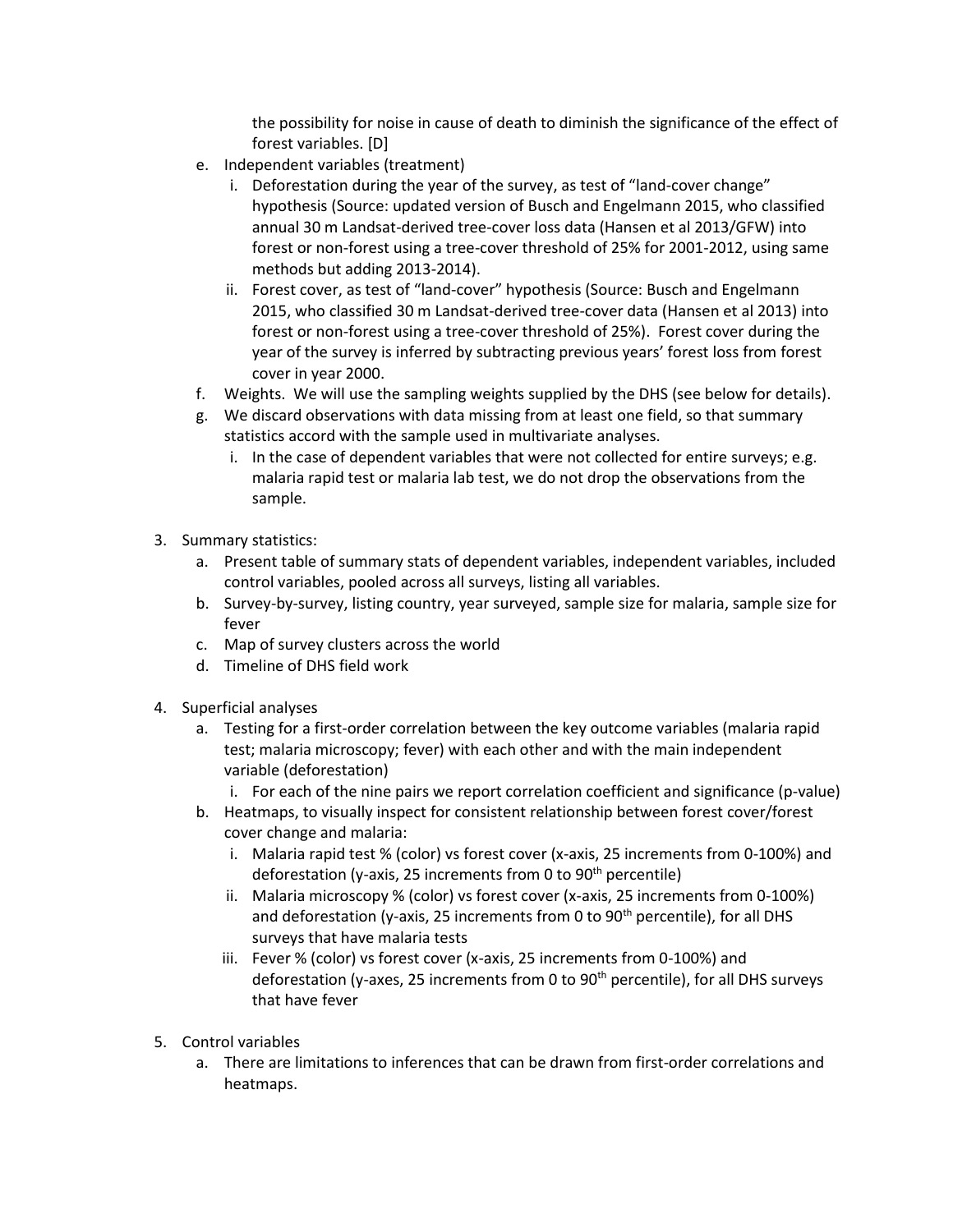- b. We are concerned that third-factors could be correlated with higher or lower deforestation AND have an effect on malaria. Thus, we want to control for observable factors that have an effect on malaria.
- c. But, what to control for? DHS reports hundreds of questions from which to draw possible covariates, and then there are other data sets too. So there are a nearly infinite number of possible permutations of variables to include, and if we ran enough tests we could likely find at least some showing a positive or negative association, even in the absence of a "true" relationship (Olken, 2015).
- d. We choose variables for which there is a strong theoretic basis in the literature to have a *direct* effect on higher or lower malaria. We do not include variables that might have an *indirect* effect. Additionally, we seek to use variables that are universally available across surveys, and have a uniform interpretation across countries and time periods
- e. We specify in a pre-analysis plan which control variables we will include:
	- i. Theorized proximate causes of malaria assumed to be unaffected by deforestation:
		- a. Temperature (in Celsius) during the month of the survey. Source: Terrestrial Air Temperature: 1900-2014 Gridded Monthly Time Series (Version 4.01). We use cardinal values and cardinal values squared, following inverted-U-shaped relationship from literature (Beck-Johnson et al 2013, Mordecai et al 2013)
		- b. Precipitation (in mm) during the month of the survey. Source: Terrestrial Air Temperature: 1900-2014 Gridded Monthly Time Series (Version 4.01). We use cardinal values and cardinal values squared, following inverted-U-shaped relationship from literature (Parham and Michel 2010)
		- c. Child age use dummy variables for each year relative to Age<1
	- ii. Theorized proximate causes of malaria potentially correlated with socioeconomic conditions associated with deforestation
		- a. Housing quality, as proxied by a binary indicator of floor type (type (0 for unfinished eg mud, dirt; 1 for wood, cement, etc) [D]
			- a. As a sensitivity analysis, we use a housing quality, index constructed by summing floor type (0 for unfinished eg mud, dirt; 1 for wood, cement, etc), and wall type (0 for unfinished eg mud; 1 for finished eg wood, cement), and roof type (0 for unfinished eg thatch; 1 for finished=metal, tile, etc;). Because wall type and roof type were missing from more than 20 survey waves we do not use this as the variable in the main analysis.
			- b. See Table 2 below for codes of individual floor, wall, and roof type
		- b. Exposure to standing water: Main water source (0 if open vs. 1 if pumped/piped)
		- c. Access to health services: We use as a proxy variable a binary indicator of 1 if the child was delivered in a facility and 0 otherwise. We consider this a good indicator because birth has been universally experienced by children under 5 and birth in a facility is assumed to universally indicate better access to health services.
			- a. Alternative proxy indicators such as 'child has received other vaccinations', are potentially less useful because recommended vaccines vary by country, some children may be too young to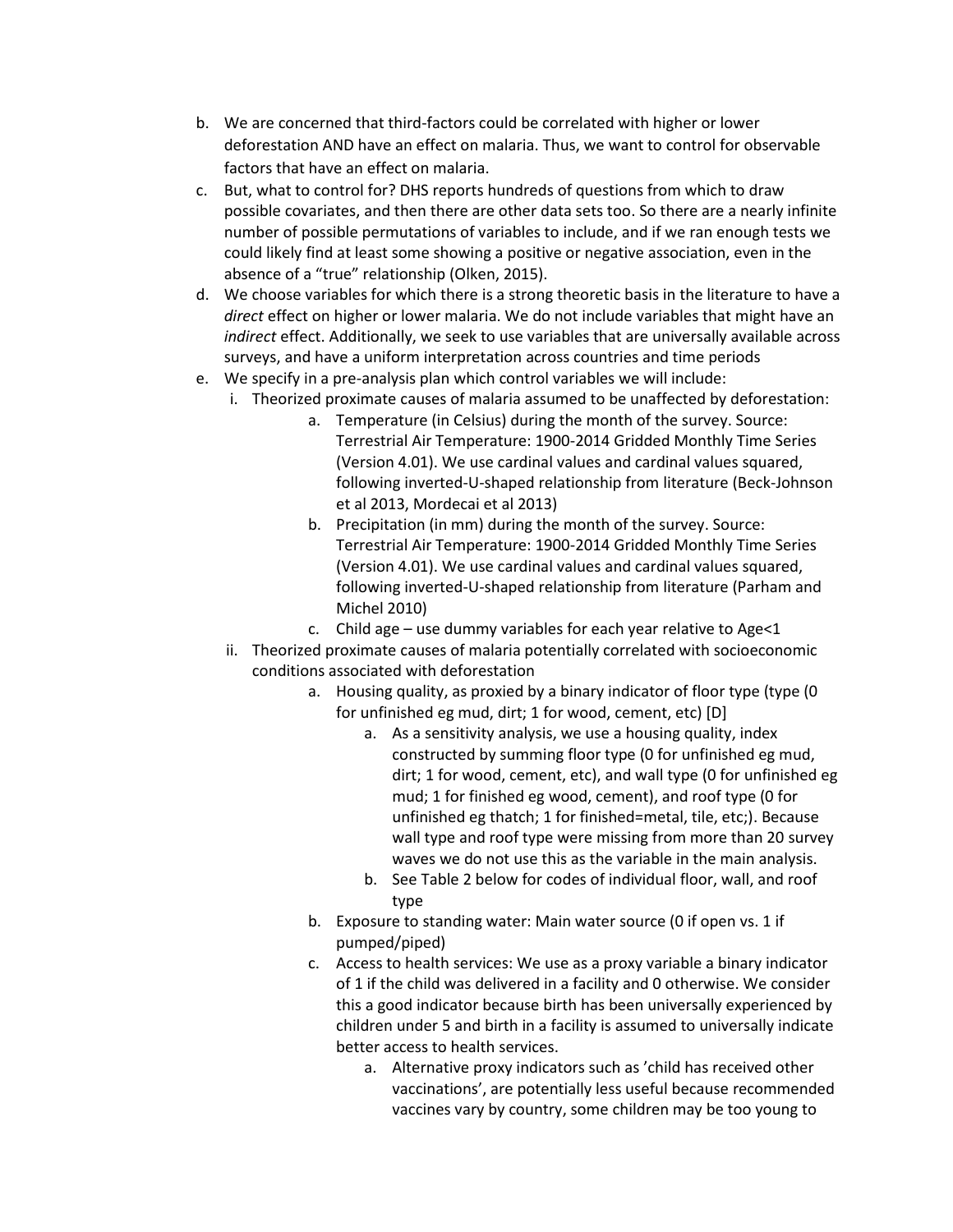have received vaccines, and there is probably a selection effect to vaccination campaigns, meaning that having been vaccinated might either mean better access to health services OR higher health risk.

- b. However, only 85 surveys out of 97 asked about place of delivery. There does not appear to be another acceptable indicator of access to health care that is universally asked.
- c. Rather than reduce the size of our sample, we will include access to health services only in a sensitivity analysis and in the mediation analysis (explained below)
- iii. Avoiding behavior.
	- a. In a sensitivity analysis, we add bed net  $-$  a binary variable that is 1 if "all children" or "some children" slept under a bed net last night; 0 otherwise. Because this bed net question was missing from more than 30 survey waves we do not use this as the variable in the main analysis. [D]
	- b. Note: we are estimating the effect of deforestation at current levels of avoiding behavior. To the extent that deforestation increases malaria which increases avoiding behavior which dampens the increase in malaria, our estimates of the effect of deforestation on malaria are too small—that is, they have subtracted the effect of increased avoiding behavior component
- f. We considered but chose not to include the following variables because they are not proximate, i.e. *direct*, causes of malaria:
	- i. Wealth
	- ii. Education
	- iii. Remoteness
	- iv. Concurrent forest-protection policy, ie. % of cell that is designated as protected

### Hypothesis testing

- 6. Main multi-variate analysis (pooled cross-section with child-level observations)
	- i. What specification to use? As with included variables, we pre-specify in order to avoid the potential to p-hack by applying log terms, fixed effects, functional forms, etc.
		- a. Unit of observation:
			- a. survey result for child under 5
		- b. Functional form:
			- a. Our preferred primary function form is logit, since our values are 0/1
			- b. Additionally, we use linear probability models (OLS) as a robustness check.
		- c. Modification of variables, if any
			- a. All variables are entered as cardinal values, that is, implying a logistic relationship with the probability of malaria, with the exception of: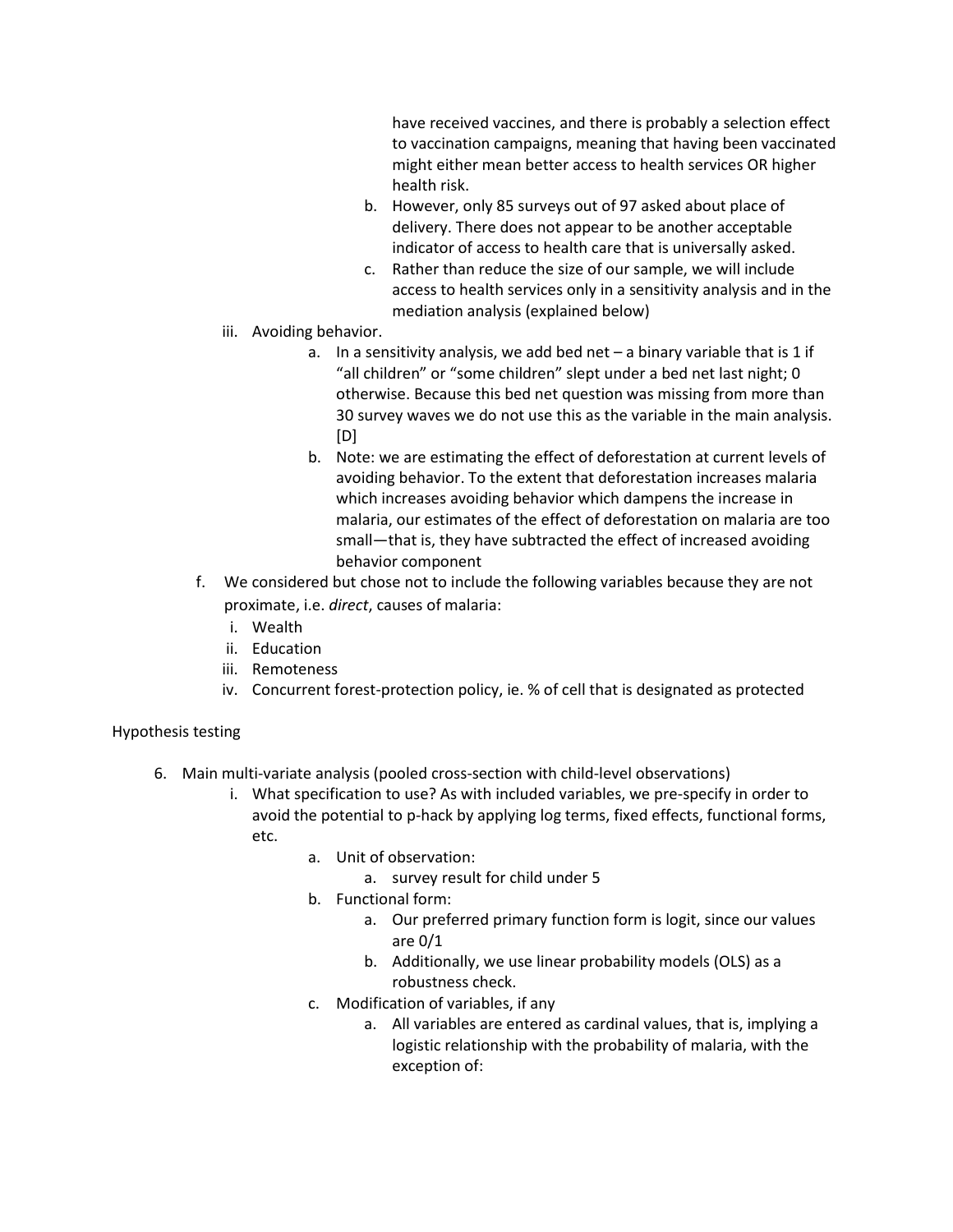- i. Forest cover, which is entered as forest cover+forest cover squared to test for hypothesized highest effects at intermediate values
- ii. Temperature and precipitation, which use cardinal values and cardinal values squared, following inverted-U-shaped relationship from literature (Beck-Johnson et al 2013, Mordecai et al 2013; Parham and Michael 2010)
- iii. Child age, which is entered in age classes
- d. We cluster standard errors at the level of the grid cell because the exposure (forest cover; forest cover change) is common to all children in a grid cell.
	- a. We will cluster on the DHS' primary sampling unit, as a robustness check.
- e. We include survey fixed effects
- f. Weighting [D]
	- a. We weight all observations by the product of:
		- i. within-survey weights provided by DHS, which is equal to the inverse likelihood of sampling to obtain a nationally representative sample
		- ii. and, the relevant population of the country during the year of the survey (female population aged 15-49, drawn from the World Population Prospects: The 2017 Revision, File POP/7-3 "Female population by five-year age group, region, subregion and country, 1950-2100 "
		- iii. In order to obtain a weighted sample that is representative of the aggregate population of all country-years surveyed
	- b. As sensitivity analyses, we:
		- i. Weight only on the within-country weights provided by DHS
		- ii. Run the regression on an unweighted sample
- 7. Secondary multi-variate analysis: Imbalanced panel with cell-level observations
	- a. In a subset of surveys we are fortunate enough to have multiple surveys. If it turns out that there are repeat measurements across years (i.e., subsequent DHS visited the same enumeration areas or at least areas within the same cell), this would enable a panel regression using cell-specific fixed effects. This lets us control for the effects of spatially variant, time-invariant *unobservables* as well as *observables.* That is, we can test whether a change in deforestation leads to a change in malaria, within a cell.
		- a. Aside from the addition of cell-level fixed effects, we also add year dummy variables, using the year of the survey wave. All other features of the specification are the same as above
		- b. Note: in the panel analysis, we can only test the land cover change hypothesis (increased deforestation has increased malaria) not the land cover hypothesis (intermediate levels of forest cover have highest malaria)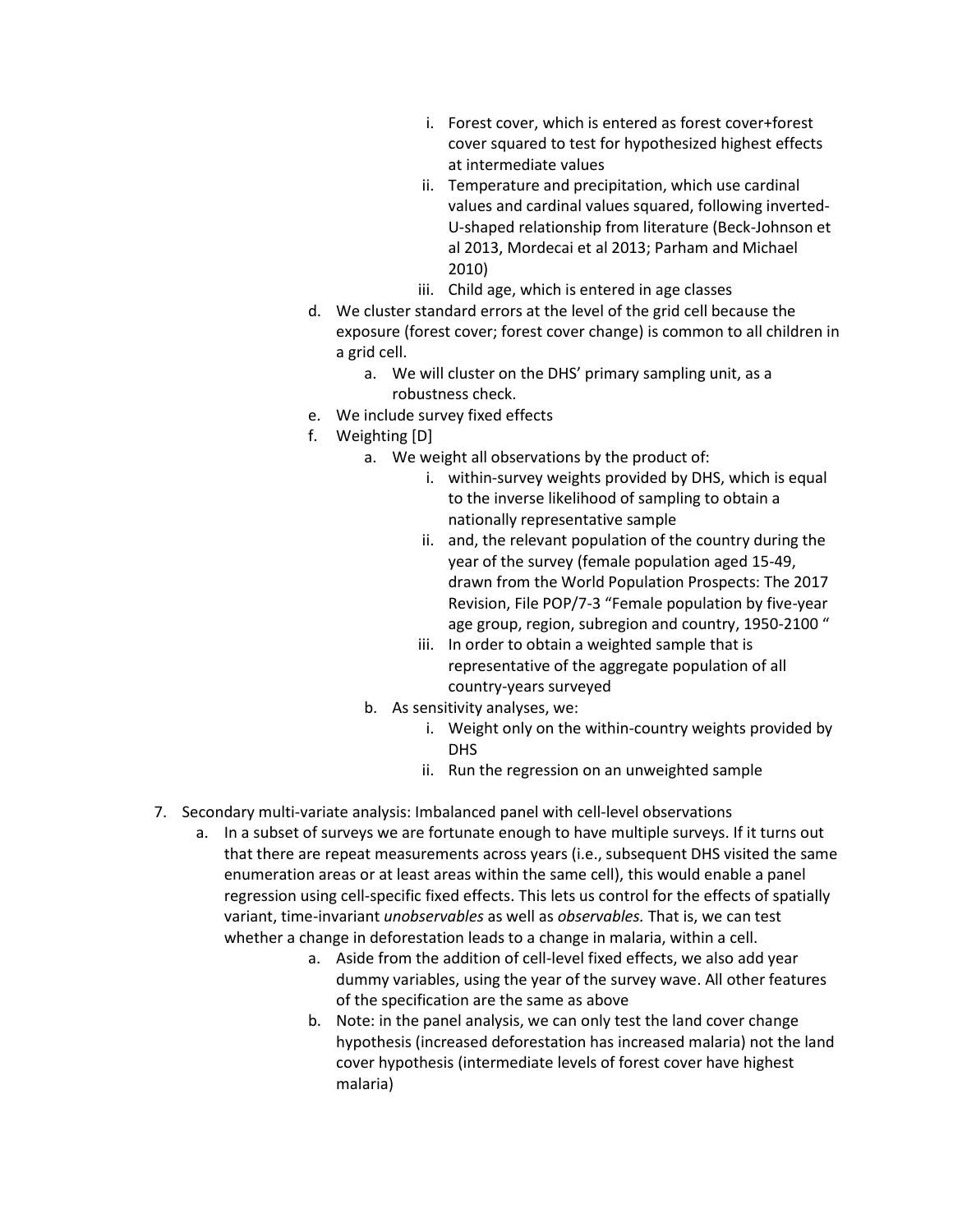- c. In the Liberia-only data the panel regression did not converge. However, we attempt it here again. With many more observations and the same number of variables, it is possible it will converge in the full sample.
- 8. Supplementary ex ante hypotheses
	- a. Disaggregations
		- i. Geographic variation: Disease ecology might be very different in different places our ex ante hypothesis based on the literature is that deforestation in African and Latin American countries will have a larger effect on malaria than deforestation in Asian countries.
			- a. We will run the specification for the pooled model but separately survey-by-survey, and report how many surveys show positive/negative/no significant correlation between malaria and forest cover change, and malaria and the joint forest cover+forest cover squared, in each region
			- b. We will test for differences in effect between Africa and Latin America vs. Asia by adding interaction terms to the pooled model: Asia\*deforestation; Asia\*forest cover; Asia\*forest cover squared. Our ex ante hypothesis is that Asia\*deforestation will be negative and significant. We conduct this analysis only for fever, as the microscopy and rapid tests are only available in the African surveys.
		- ii. Earlier vs later forest transition: We will add as an independent variable the interaction term deforestation\*forest cover. Our ex ante hypothesis is that this term will be positive, ie. deforestation at higher forest cover will have a larger effect on malaria than at lower forest cover
		- iii. Smaller vs larger cuts. We will add deforestation-squared as an independent variable. Our ex ante hypothesis is that deforestation-squared will be negative, meaning that the marginal effect of a hectare of deforestation on malaria will diminish as cuts increase in size
	- b. Test of mediating effects
		- i. Are housing quality, health care access, and water source mediating factors through which the effect of deforestation operates? We test for this using the methods of Keele et al 2015.
			- a. First, we regress the housing quality index as a dependent variable on deforestation as the independent variable, including the other control variables from the standard model (temperature, precipitation, child age, bed net usage)
			- b. We also regress health care access, as proxied for with children born in a clinic as a dependent variable, on deforestation as the independent variable, including the other control variables (temperature, precipitation, child age, bed net usage)
			- c. We also regress water source as a dependent variable, on deforestation as the independent variable, including the other control variables (temperature, precipitation, child age, bed net usage)
			- d. Then, for each of the three mediating factors, we calculate their predicted value: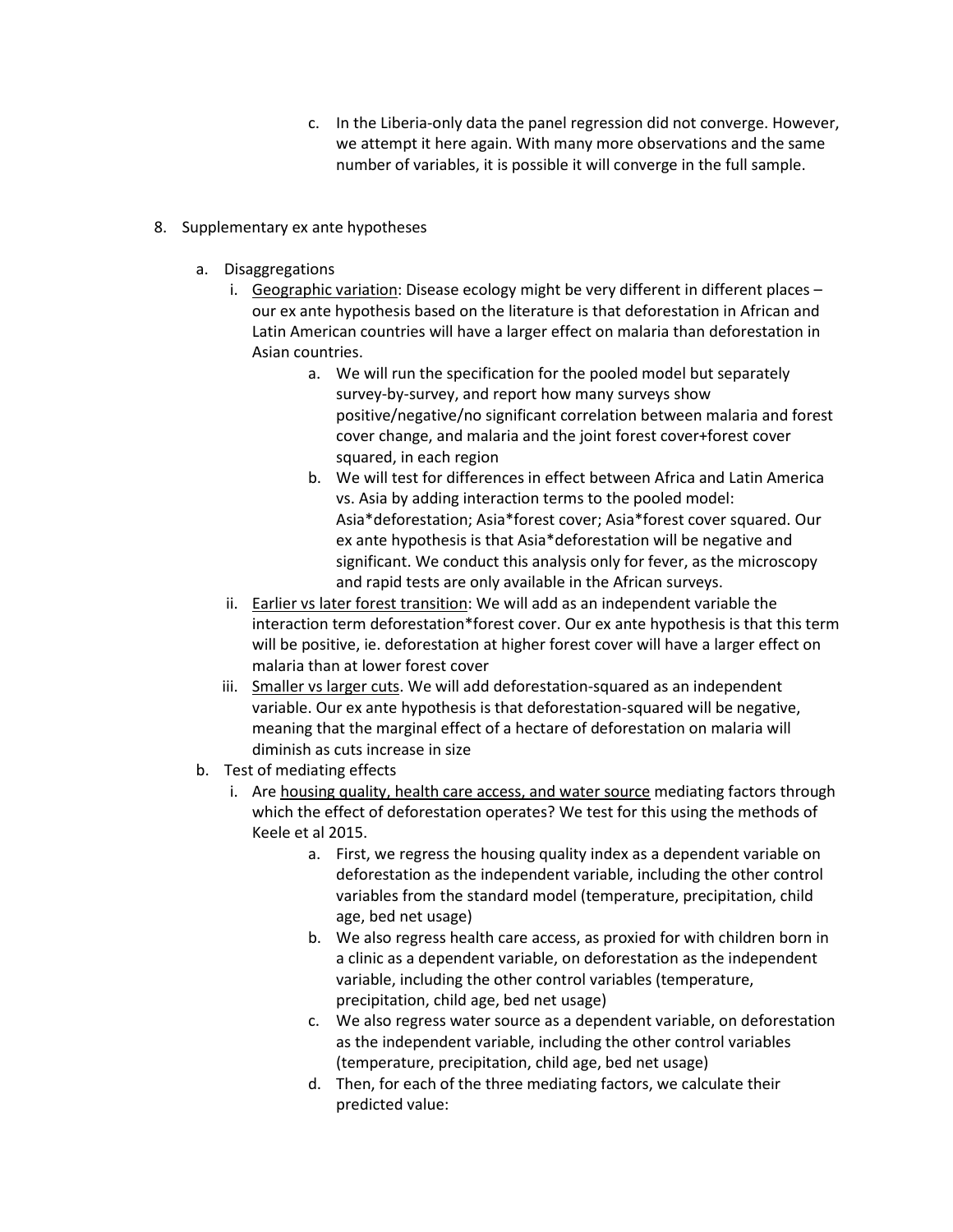- a. with observed levels of deforestation, and
- b. without deforestation (counterfactual scenario: deforestation=0)
- e. Then, using the predictive model of malaria prevalence, calculate two predicted levels of malaria prevalence:
	- a. with observed levels of deforestation and observed levels of housing quality, health care access, and water source
	- b. with observed levels of deforestation but with the levels of housing quality, health care access, and water source predicted in the counterfactual scenario of no deforestation
- f. The difference between the two predicted levels in d is the effect of deforestation on malaria via housing, health care, and water source.
- g. We divide the level in f by the total effect of deforestation on malaria to calculate % of the effect of deforestation on malaria attributable to those three mediating factors
- ii. Does land-cover effect mediate the effect of deforestation? We can't test for this using these methods because it violates the "sequential ignorability" assumption (Imai, Keele, and Yamomoto 2010) if land cover influences deforestation, as it likely does per Busch and Engelmann 2015. So we will not try to isolate the effect of deforestation via land cover.
- iii. Does the specification of forest cover and deforestation influence the results?
	- a. We will run the core regression with only deforestation, and not forest cover or forest cover squared
	- b. We will run the core regression with only deforestation and forest cover, and not forest cover squared
	- c. We will run the core regression with only forest cover and forest cover squared, and not deforestation
- c. Temporal effects:
	- i. We supplement deforestation in the concurrent year with three additional terms: deforestation 1-3 years ago; deforestation 4-6 years ago; and deforestation 7-9 years ago. Our ex ante hypothesis is that the first three terms will be significant, but deforestation 7-9 years ago will not be, following Singer and de Castro suggestion that 'frontier malaria' effect lasts 6-8 years. We run this test only for the subset of surveys conducted 2010 or later.
	- ii. Lagged malaria incidence [D]: We run the analysis only for children age 0, as these children could only have acquired malaria during the concurrent period rather than a previous period
- d. Other disaggregations and sensitivities are reserved for exploratory analysis to generate hypotheses for future testing, rather than testing ex ante hypotheses

Methods: Total effect of deforestation on malaria

- 9. Hypothetically, how much lower would malaria have been in a world with no deforestation?
	- a. N=all the children surveyed for malaria
	- b. For each surveyed child n=1:N we use the baseline predictive model (i.e. at observed levels of deforestation) to predict the probability the child tests positive for malaria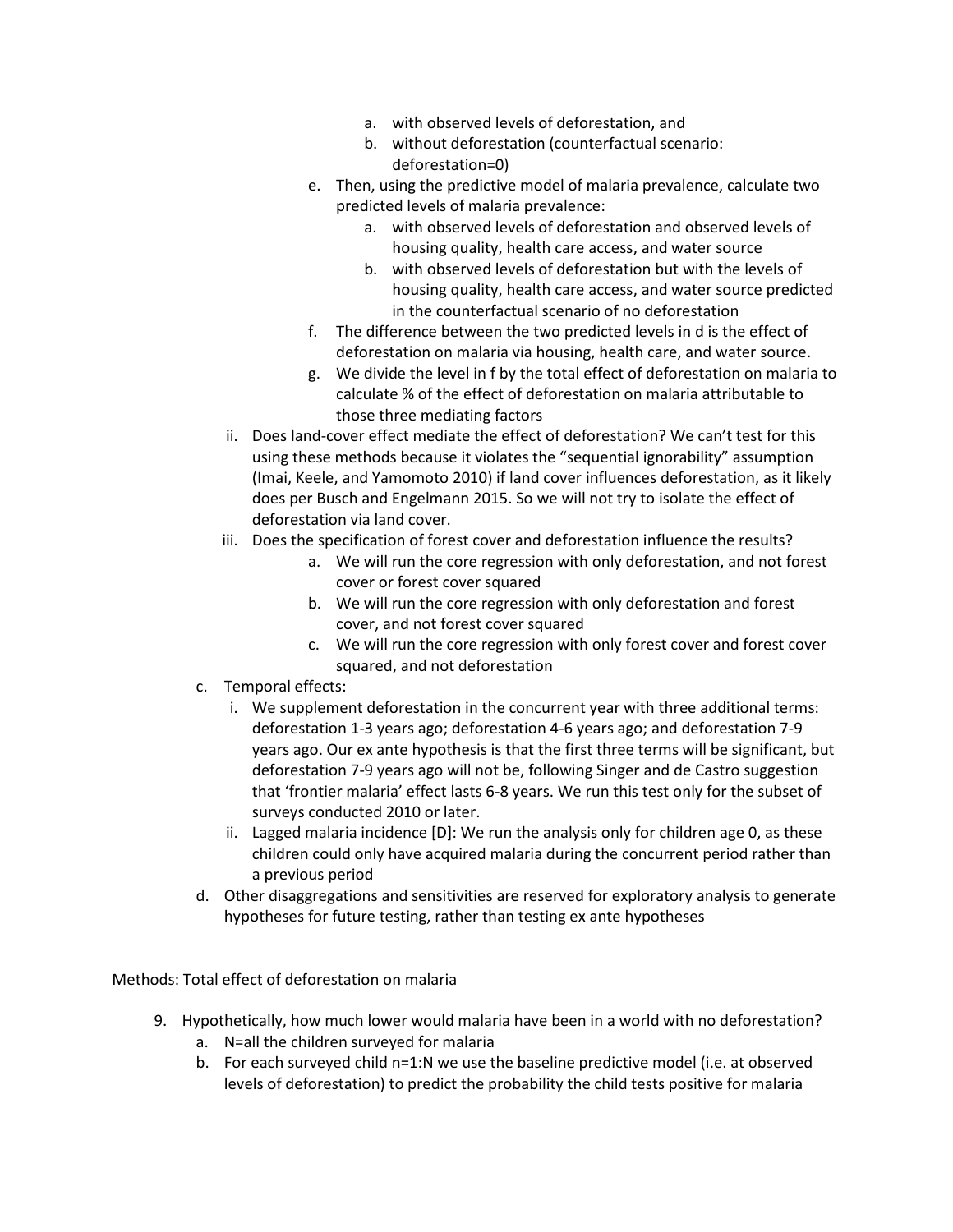- ii. The sum of these probabilities should be very near the number of children who actually tested positive for malaria
- c. We then predict the probability that the child would have tested positive for malaria in a counterfactual world with 10% less/50% less/100% less deforestation
- d. We divide the sum of predicted children testing positive for malaria in the counterfactual 10% less/50% less/100% less deforestation scenarios by the sum of predicted children testing positive for malaria in the baseline predicted scenario to obtain a statistic of how much lower malaria would have been with 10% less/50% less/100% less deforestation
- e. Note: this assumes no difference in avoiding behavior. To the extent that less deforestation would lead to less malaria and less avoiding behavior, our estimates would be too small.

Methods: Marginal cost effectiveness analysis [D]

- f. How cost-effective (\$/DALY) is forest conservation as an anti-malarial intervention relative to other anti-malarial interventions?
	- a. We want to calculate \$/DALY averted from reducing deforestation, to compare with \$/DALY averted from other anti-malarial interventions e.g. compared to White et al, Malaria Journal, 2011:
		- i. \$24/DALY for intermittent preventive treatment (IPT)
		- ii. \$27/DALY for insecticide-treated nets (ITN)
		- iii. \$143/DALY for indoor residual spraying (IRS)
		- iv. Note: We need to inflate White's 2011 values to 2014\$ values for comparison to Busch and Engelmann dollar values
		- v. Note that these costs may not be static due to e.g. increasing drug resistance over time
	- b. This will be crude, as it combines data from many disparate sources with much parameter uncertainty.
	- c. We use a simulation, as follows (shown in Table 2 below).
		- 1. For every observation we "add" \$100/ha/yr of forest conservation to the cell-year and estimate the resulting percentage change in deforestation (taken from Busch and Engelmann, 2015)
			- a. Note that because Busch and Engelmann estimated how prices influence deforestation over 2001-2012 we must inflate prices slightly to produce the same changes over the 2001-2014 period
		- 2. We then calculate the additional probability that a surveyed child within that cell-year has malaria by calculating the difference in predicted malaria between the actual deforestation and the marginally lower deforestation, using the pooled malaria regression with covariates, based on the combined land cover change effect and land cover effect.
		- 3. We assume that the percentage change in malaria prevalence among children under 5 is equal to the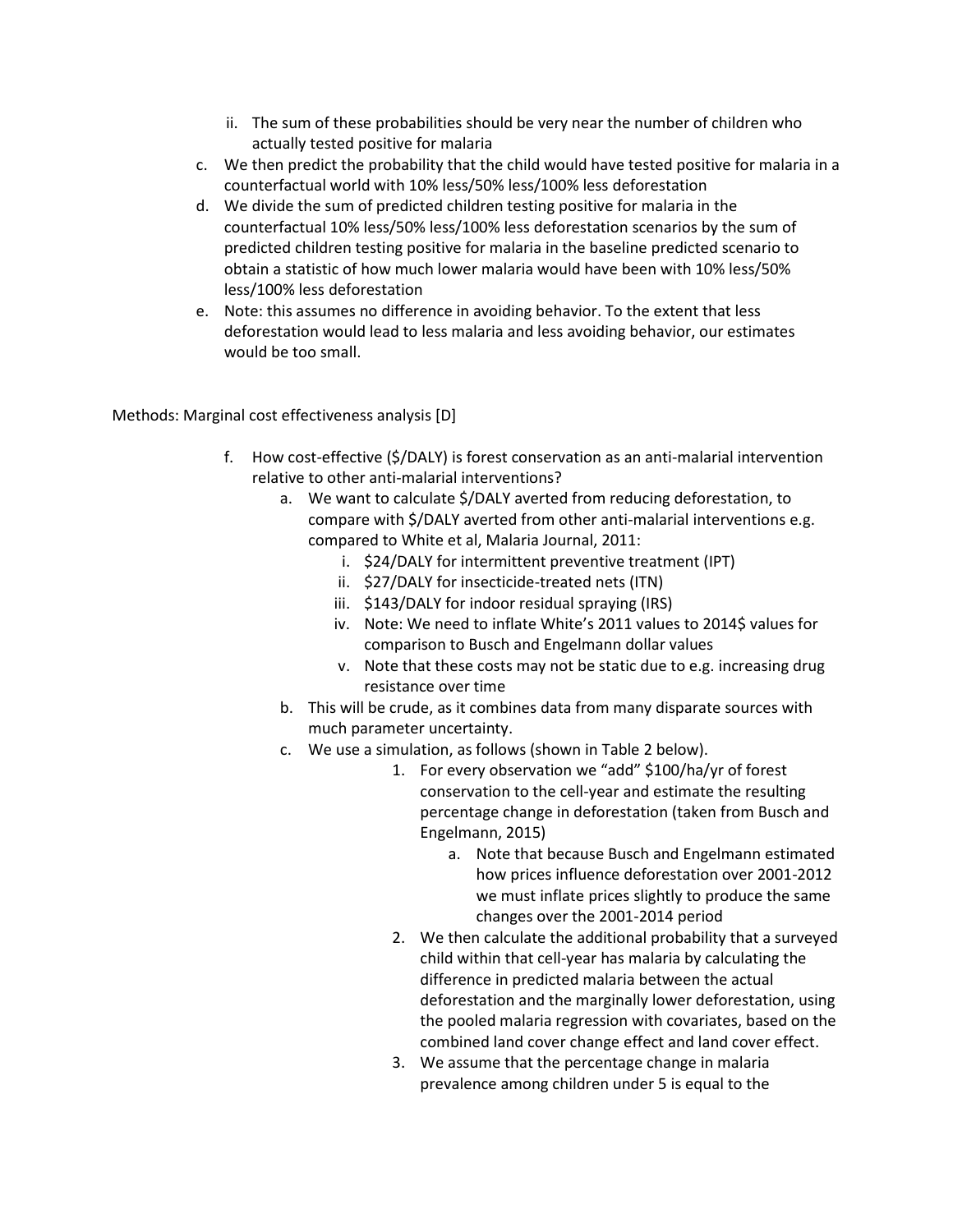percentage change in lost DALYs from malaria among children under 5

- 4. To translate percentage changes into absolute changes, we:
	- a. multiply by the total number of lost DALYs from malaria in children under 5 across the aggregate of all surveyed country-years
	- b. And, divide by the total hectares of deforestation across the aggregate of all surveyed country-years
- d. These operations result in (absolute reduction in lost DALYs from malaria in children under 5)/(\$ to achieve this reduction in deforestation)
- e. Selected notes
	- 1. We could potentially apply a discount rate to convert the future flow of \$/yr to a NPV of \$. But, there's also a future flow of anti-malarial benefits from stopping deforestation that we'd want to consider too. This is complicated, so we just compare annual cost to annual benefit.
	- 2. Reducing deforestation has other benefits besides just reducing malaria incidence, whereas many medical interventions (treatment, bed nets) might only deal with malaria. If we were able to account for these non-malaria benefits, then the total social value of reducing deforestation relative to other interventions would be even higher.
	- 3. Surveys for malaria likely occurred in places with higherthan-average malaria areas, by design. Specifically, "[u]nlike the DHS, which is carried out at various times during the year, the MIS [Malaria Indicator Surveys] is usually timed to correspond with the high malaria transmission season. This is essential if the MIS includes biomarker testing for malaria." (http://dhsprogram.com/what-we-do/surveytypes/mis.cfm) Thus if we were to extrapolate to other areas beyond our survey, the DALY/\$ would likely be lower.
	- 4. DALY could potentially be multiplied by \$/DALY to determine a cost-benefit ratio (or to obtain benefit(\$) per hectare). We don't find \$/DALY numbers and we choose not to undertake this primary research given the multitude of complexities and ethical judgments.
	- 5. Targeted interventions *within countries* could be more costeffective than the average by targeting where (malarial) population is high and forest cover is high
	- 6. High \$/DALY might not be competitive with alternative interventions, but might still pass a benefit-cost ratio test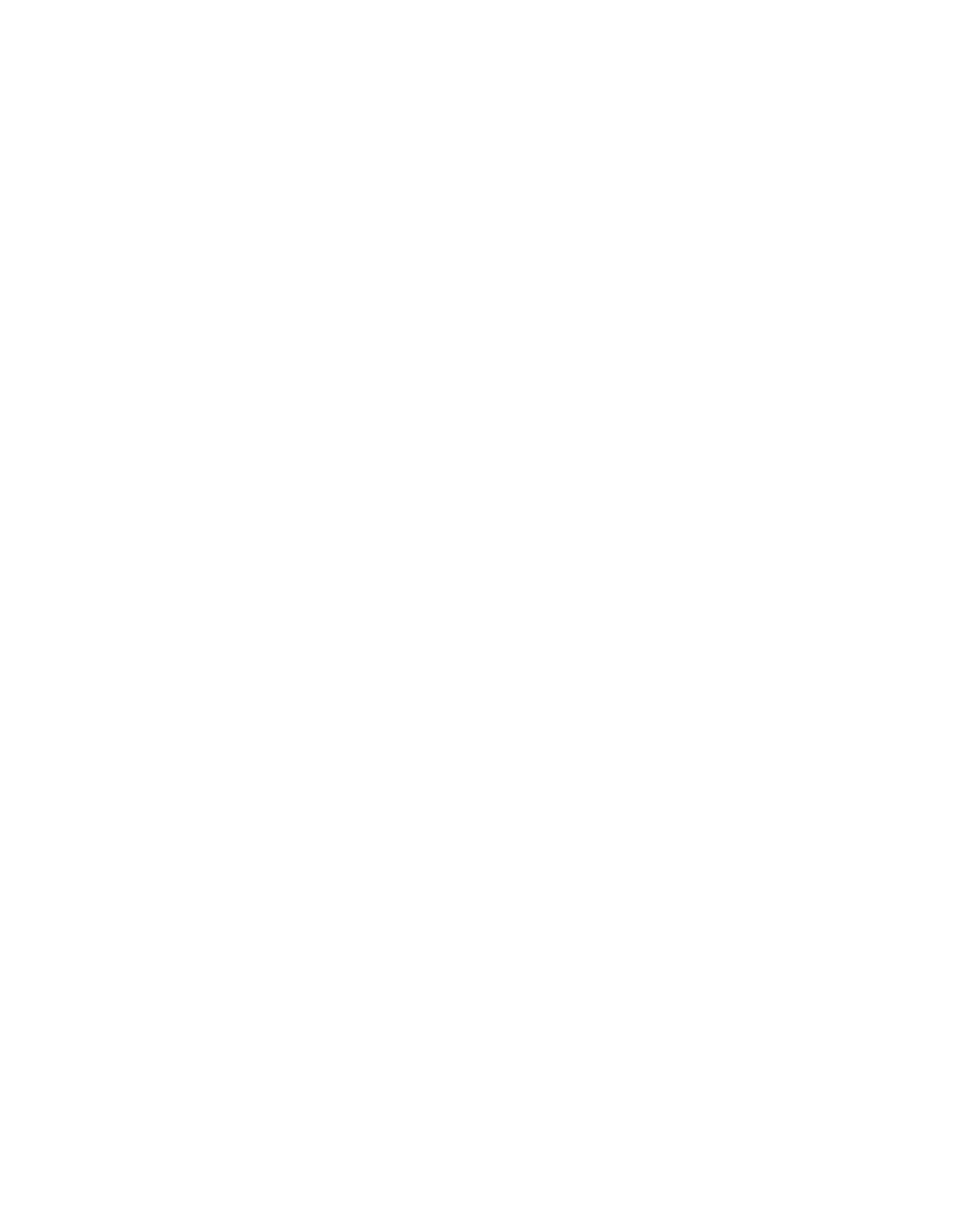# **Table 1. Survey waves included and relevant sample sizes**

|        | <b>DHS</b> country     |          |          |            |            |
|--------|------------------------|----------|----------|------------|------------|
| Region | ID                     | DHS year | Fever    | Rapid test | Microscopy |
| Africa | Angola                 | 2006     | 736      | 0          | 0          |
| Africa | Angola                 | 2011     | 4629     | 1804       | 1804       |
| Africa | <b>Burkina Faso</b>    | 2003     | 7502     | 0          | 0          |
| Africa | <b>Burkina Faso</b>    | 2010     | 9677     | 4 1 6 5    | 4 1 4 9    |
| Africa | <b>Burkina Faso</b>    | 2014     | 5 2 3 0  | 4551       | 4531       |
| Africa | Benin                  | 2001     | 3 1 3 9  | 0          | 0          |
| Africa | Benin                  | 2012     | 7543     | 2 0 9 4    | 2071       |
| Africa | <b>Burundi</b>         | 2010     | 5811     | 0          | 0          |
| Africa | Burundi                | 2012     | 3 2 9 9  | 2 601      | 2 9 0 5    |
|        | Congo                  |          |          |            |            |
|        | Democratic             |          |          |            |            |
| Africa | Republic               | 2007     | 4 3 8 1  | 0          | 0          |
|        | Congo                  |          |          |            |            |
| Africa | Democratic<br>Republic | 2013     | 10 3 8 8 | 4620       | 4 600      |
| Africa | Cote d'Ivoire          | 2012     | 4 1 4 9  | 1784       | 1721       |
| Africa |                        | 2004     | 3885     | 0          | 0          |
| Africa | Cameroon               | 2011     |          |            |            |
|        | Cameroon               |          | 5752     | 0          | 0          |
| Africa | Egypt                  | 2003     | 3 2 0 0  | 0          | 0          |
| Africa | Egypt                  | 2005     | 7852     | 0          | 0          |
| Africa | Egypt                  | 2008     | 6 3 1 2  | 0          | 0          |
| Africa | Egypt                  | 2014     | 8516     | 0          | 0          |
| Africa | Ethiopia               | 2005     | 7439     | 0          | 0          |
| Africa | Ethiopia               | 2010     | 8517     | 0          | 0          |
| Africa | Gabon                  | 2012     | 1937     | 0          | 0          |
| Africa | Ghana                  | 2003     | 2 4 4 4  | 0          | 0          |
| Africa | Ghana                  | 2008     | 1780     | 0          | 0          |
| Africa | Ghana                  | 2014     | 3 1 1 7  | 1 3 6 0    | 1 3 6 0    |
| Africa | Guinea                 | 2005     | 4 0 4 2  | 0          | 0          |
| Africa | Guinea                 | 2012     | 4 3 0 3  | 1977       | 1977       |
| Africa | Kenya                  | 2003     | 3690     | 0          | 0          |
| Africa | Kenya                  | 2008     | 4 1 5 7  | 0          | 0          |
| Africa | Kenya                  | 2014     | 12928    | 0          | 0          |
| Africa | Liberia                | 2007     | 3 1 2 9  | 0          | 0          |
| Africa | Liberia                | 2009     | 2078     | 1849       | 1851       |
| Africa | Liberia                | 2011     | 1689     | 1482       | 1415       |
| Africa | Liberia                | 2013     | 4536     | 0          | 0          |
| Africa | Lesotho                | 2004     | 2 4 1 8  | 0          | 0          |
| Africa | Lesotho                | 2009     | 2 7 1 3  | 0          | 0          |
| Africa | Lesotho                | 2014     | 1963     | 0          | 0          |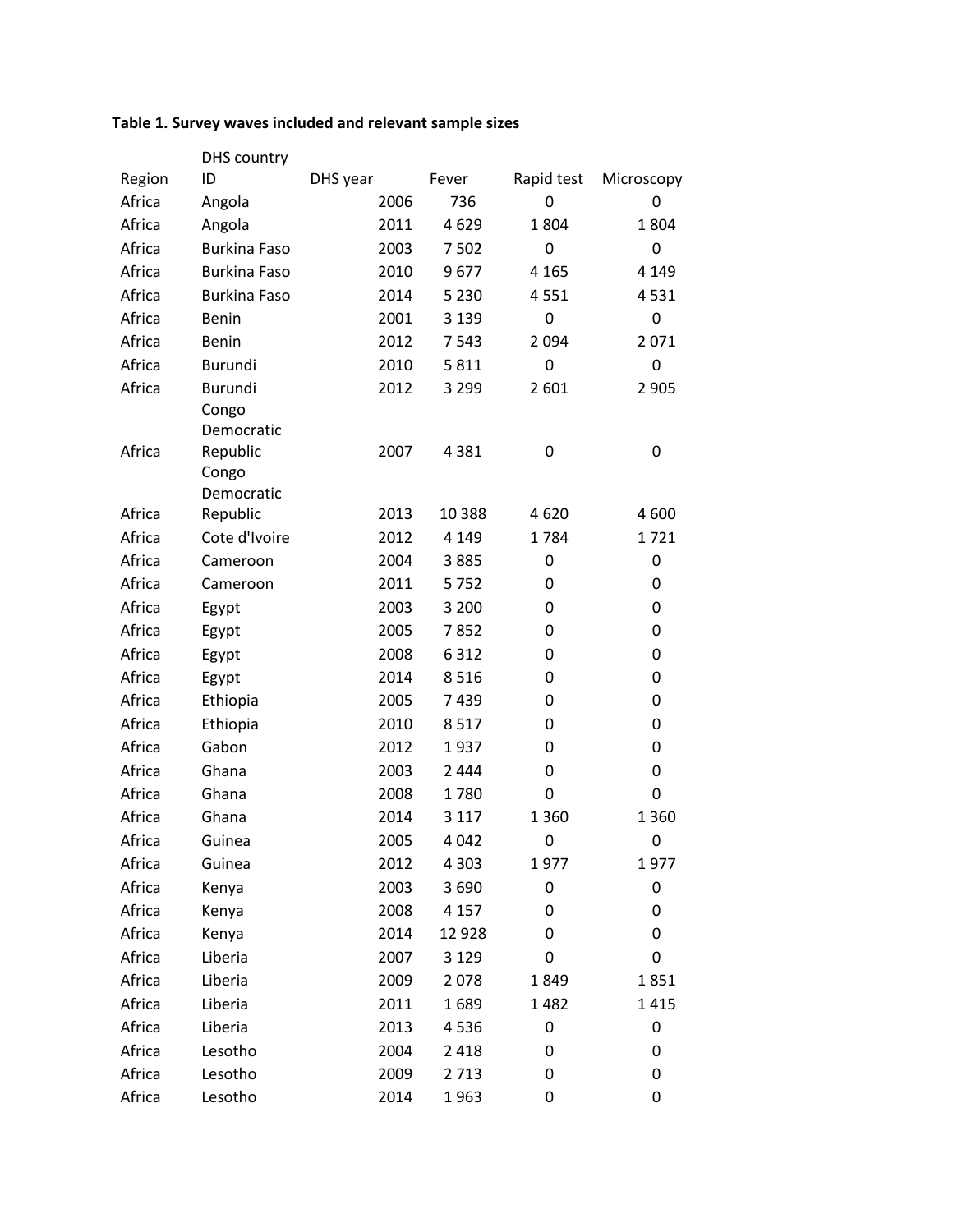| Africa   | Morocco      | 2003 | 3 1 6 5 | 0       | 0       |
|----------|--------------|------|---------|---------|---------|
| Africa   | Mali         | 2001 | 8 2 6 1 | 0       | 0       |
| Africa   | Mali         | 2006 | 8 3 1 8 | 0       | 0       |
| Africa   | Mali         | 2012 | 6929    | 3 2 0 4 | 3 1 8 1 |
| Africa   | Malawi       | 2004 | 8 4 9 3 | 0       | 0       |
| Africa   | Malawi       | 2010 | 15882   | 0       | 0       |
| Africa   | Malawi       | 2012 | 1566    | 1 3 6 8 | 1 3 6 2 |
| Africa   | Malawi       | 2014 | 1380    | 1 1 9 7 | 1 2 1 0 |
| Africa   | Mozambique   | 2011 | 6631    | 2 9 4 3 | 2933    |
| Africa   | Nigeria      | 2003 | 3 0 9 6 | 0       | 0       |
| Africa   | Nigeria      | 2008 | 17786   | 0       | 0       |
| Africa   | Nigeria      | 2010 | 3677    | 3 1 3 3 | 3 1 2 4 |
| Africa   | Nigeria      | 2013 | 18 199  | 0       | 0       |
| Africa   | Namibia      | 2006 | 2 5 2 8 | 0       | 0       |
| Africa   | Namibia      | 2013 | 2 3 2 1 | 0       | 0       |
| Africa   | Rwanda       | 2005 | 5972    | 0       | 0       |
| Africa   | Rwanda       | 2008 | 3697    | 3 5 7 5 | 0       |
| Africa   | Rwanda       | 2010 | 6946    | 3 1 2 8 | 3 1 6 5 |
| Africa   | Sierra Leone | 2008 | 3 1 2 2 | 0       | 0       |
| Africa   | Sierra Leone | 2013 | 7028    | 0       | 0       |
| Africa   | Senegal      | 2005 | 5892    | 0       | 0       |
| Africa   | Senegal      | 2008 | 10078   | 2 6 1 6 | 2688    |
| Africa   | Senegal      | 2010 | 7 3 4 4 | 2 1 9 5 | 2 1 8 4 |
| Africa   | Senegal      | 2012 | 4 1 3 3 | 3572    | 3 5 5 0 |
| Africa   | Swaziland    | 2006 | 1716    | 0       | 0       |
| Africa   | Togo         | 2013 | 4 4 8 0 | 2 0 6 8 | 2076    |
| Africa   | Tanzania     | 2010 | 5 5 4 3 | 0       | 0       |
| Africa   | Uganda       | 2006 | 5779    | 0       | 0       |
| Africa   | Uganda       | 2009 | 3 0 5 1 | 3 0 1 9 | 3026    |
| Africa   | Uganda       | 2011 | 5 4 2 7 | 0       | 0       |
| Africa   | Zambia       | 2007 | 3708    | 0       | 0       |
| Africa   | Zambia       | 2013 | 7696    | 0       | 0       |
| Africa   | Zimbabwe     | 2005 | 3 4 0 2 | 0       | 0       |
| Africa   | Zimbabwe     | 2010 | 3 3 5 0 | 0       | 0       |
|          | Dominican    |      |         |         |         |
| Americas | Republic     | 2007 | 4 4 9 9 | 0       | 0       |
|          | Dominican    |      |         |         |         |
| Americas | Republic     | 2013 | 1 0 0 5 | 0       | 0       |
| Americas | Guyana       | 2009 | 1558    | 0       | 0       |
| Americas | Honduras     | 2011 | 6429    | 0       | 0       |
| Americas | Haiti        | 2006 | 3 2 8 8 | 0       | 0       |
| Americas | Haiti        | 2012 | 4 2 3 1 | 0       | 0       |
| Americas | Peru         | 2004 | 4698    | 0       | 0       |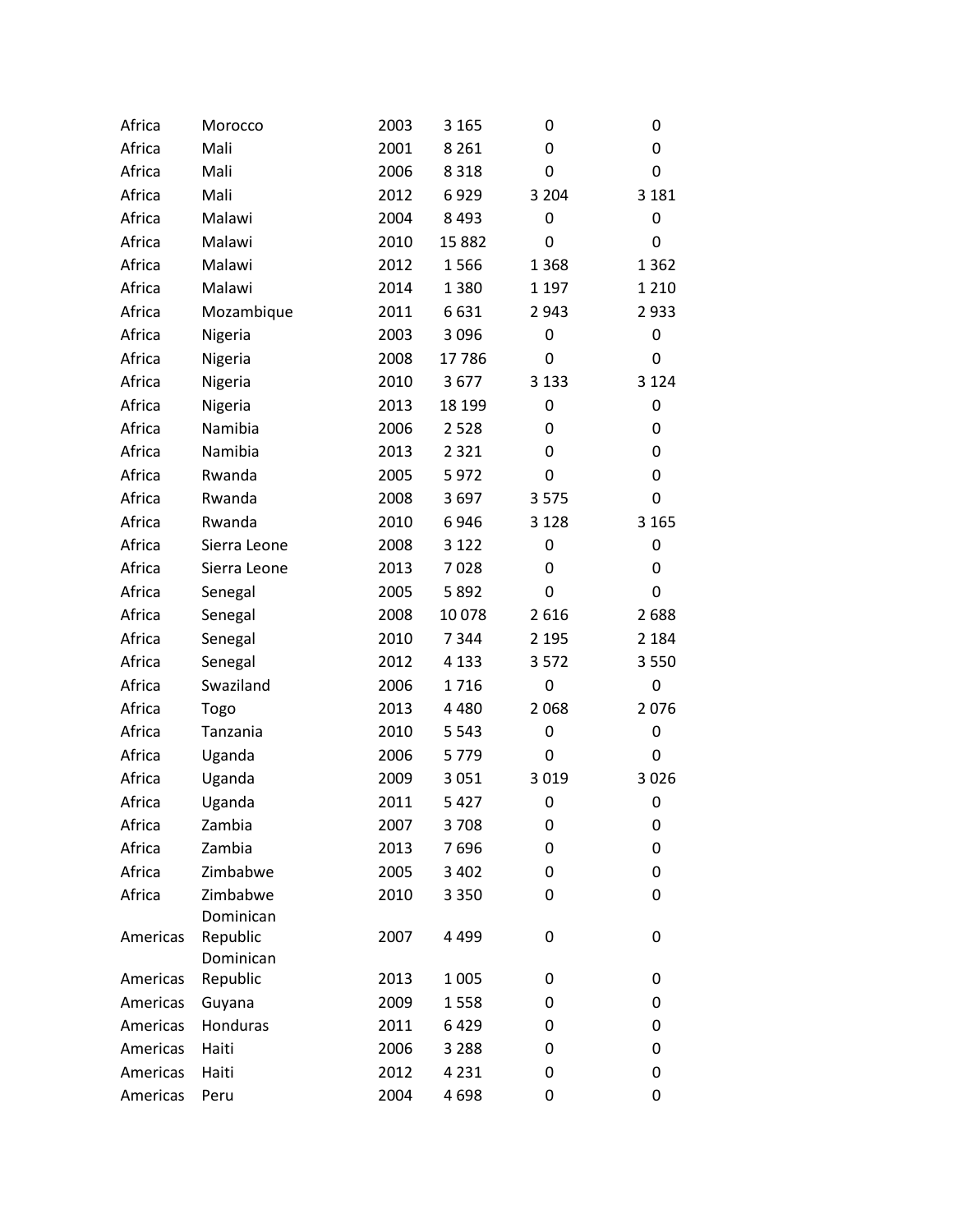| Americas | Peru         | 2009 | 3 8 0 5 | 0      | 0     |
|----------|--------------|------|---------|--------|-------|
| Asia     | Bangladesh   | 2004 | 4458    | 0      | 0     |
| Asia     | Bangladesh   | 2007 | 3 3 9 7 | 0      | 0     |
| Asia     | Bangladesh   | 2011 | 5 1 8 6 | 0      | 0     |
| Asia     | Bangladesh   | 2014 | 4652    | 0      | 0     |
| Asia     | Indonesia    | 2003 | 8 3 4 1 | 0      | 0     |
| Asia     | Nepal        | 2001 | 5453    | 0      | 0     |
| Asia     | Nepal        | 2006 | 3 9 3 5 | 0      | 0     |
| Asia     | Nepal        | 2011 | 3776    | 0      | 0     |
| Asia     | Philippines  | 2003 | 3 5 9 6 | 0      | 0     |
| Asia     | Philippines  | 2008 | 3532    | 0      | 0     |
| Asia     | Pakistan     | 2006 | 5 1 8 0 | 0      | 0     |
| Asia     | Timor-Leste  | 2009 | 7043    | 0      | 0     |
|          |              |      |         |        |       |
|          | <b>TOTAL</b> |      | 469 539 | 60 305 | 56883 |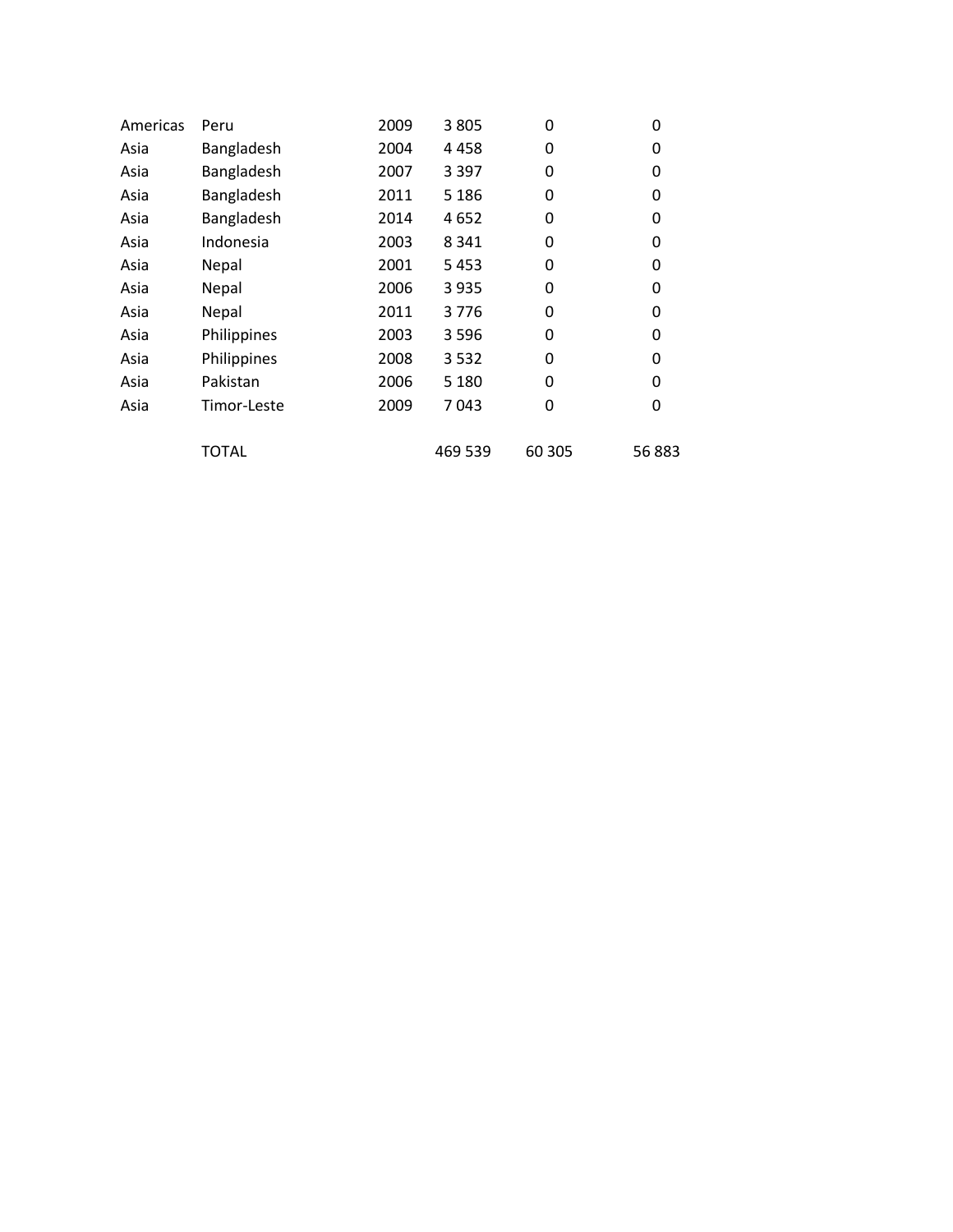## **Table 2**

|                 | Coded as unfinished (0)       | Coded as finished (1)        |
|-----------------|-------------------------------|------------------------------|
| Floor           | adobe                         | brick                        |
|                 | bamboo                        | carpet                       |
|                 | clay                          | cement                       |
|                 | dung                          | ceramic                      |
|                 | earth                         | concrete                     |
|                 | mud                           | linoleum                     |
|                 | palm                          | parquet                      |
|                 | sand                          | polished wood                |
|                 | wood planks                   | tile                         |
|                 |                               | vinyl                        |
| Wall            | adobe                         | bricks                       |
|                 | bamboo                        | cement                       |
|                 | bark                          | concrete                     |
|                 | cane                          | metal                        |
|                 | earth                         | shingles                     |
|                 | grass                         | stone                        |
|                 | mud                           |                              |
|                 | palm                          |                              |
|                 | sticks                        |                              |
|                 | thatch                        |                              |
|                 | wood                          |                              |
|                 | wood planks                   |                              |
| Roof            | bamboo                        | asbestos                     |
|                 | cana<br>canvas                | concrete<br>finished wood    |
|                 | cardboard                     | iron                         |
|                 | carton                        | metal sheets                 |
|                 | estera                        | shingles                     |
|                 | grass                         | tiles                        |
|                 | mud                           | tin                          |
|                 | mud bricks                    | zinc                         |
|                 | natte                         |                              |
|                 | palm                          |                              |
|                 | plastic tarp                  |                              |
|                 | sod                           |                              |
|                 | straw                         |                              |
|                 | thatch                        |                              |
|                 | tin cans                      |                              |
|                 | wood                          |                              |
|                 | wood planks                   |                              |
| Water<br>Source | Coded as collected from open: | Coded as piped or purchased: |
|                 | well                          | piped                        |
|                 | borehole                      | tap                          |
|                 | surface water                 | tank                         |
|                 | spring                        | bottled water                |
|                 | river                         | tanker truck                 |
|                 | dam                           | peddler                      |
|                 | lake                          | sachet                       |
|                 | pond                          | bag                          |
|                 | canal                         | vendor                       |
|                 | rainwater                     |                              |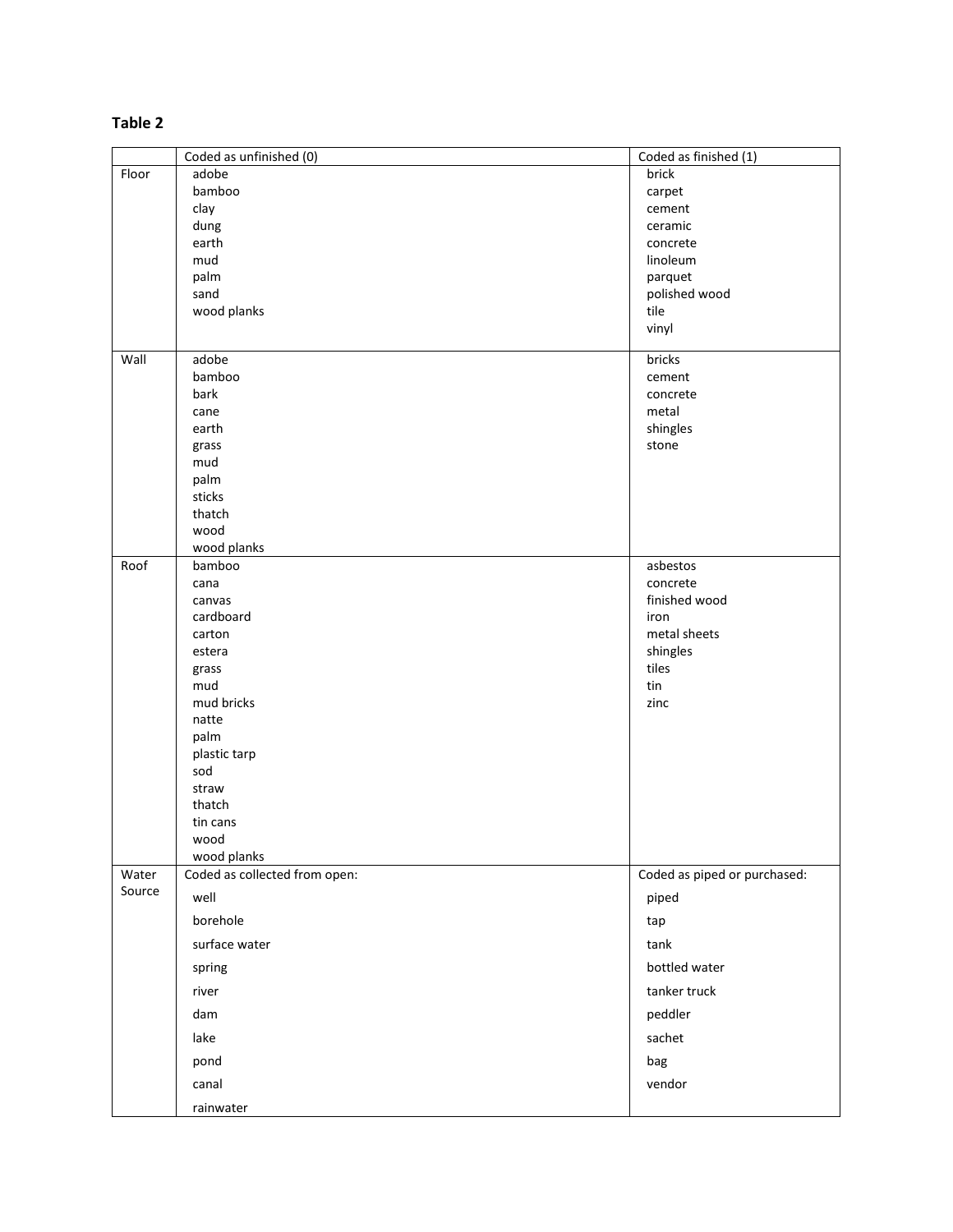|                      | pump                                |                             |
|----------------------|-------------------------------------|-----------------------------|
|                      | forage                              |                             |
|                      | fountain                            |                             |
| Place of<br>delivery | Coded as outside of health facility | Coded as in health facility |
|                      | hospital                            | respondent's home           |
|                      | health center                       | other's home                |
|                      | health post                         | traditional birth attendant |
|                      | clinic                              | midwife                     |
|                      | maternal and child welfare center   | on the way to the hospital  |
|                      | medical college                     | en route to provider        |
|                      | health complex                      |                             |
|                      | doctor's office                     |                             |
|                      | dispensary                          |                             |
|                      | maternity home                      |                             |